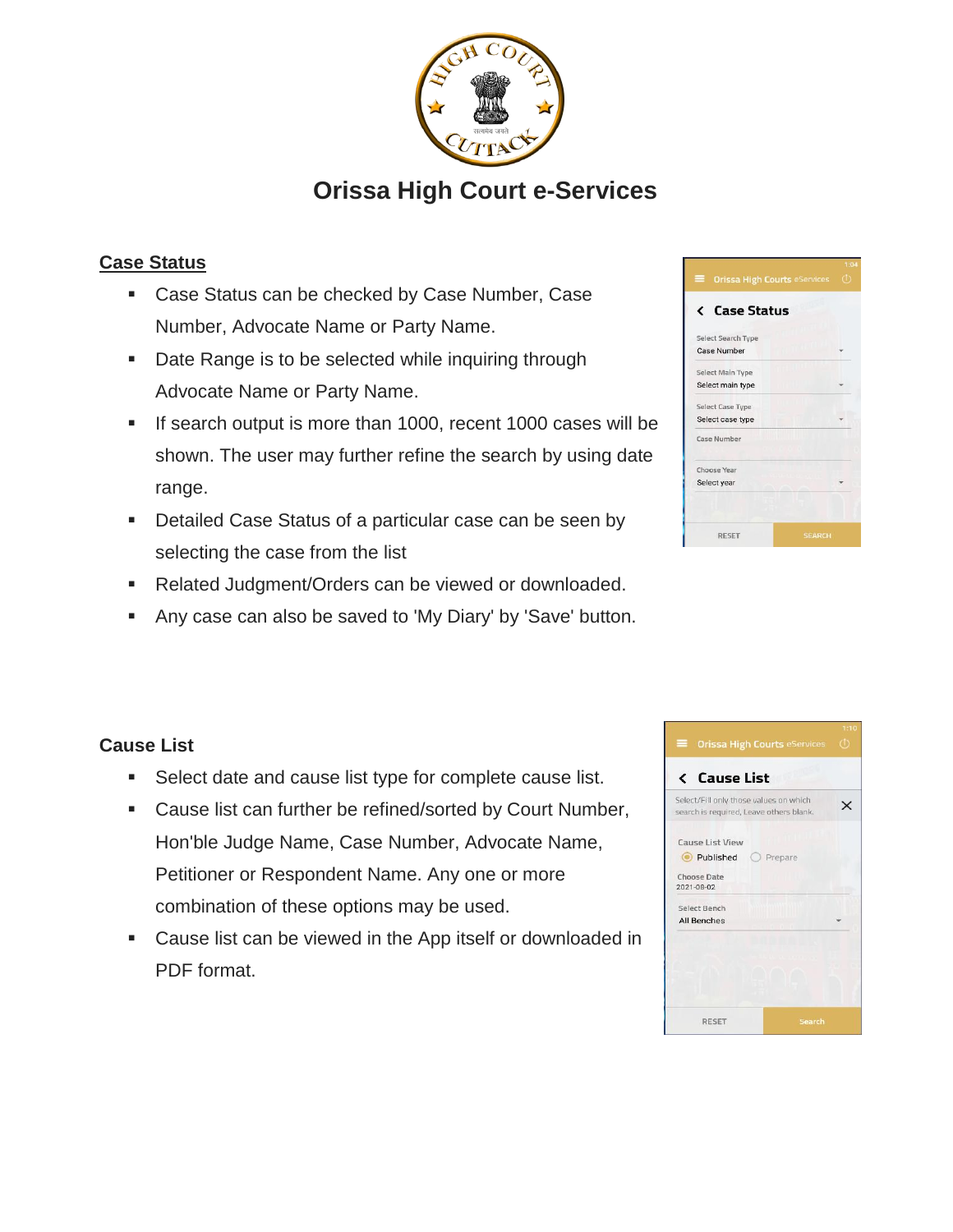#### **New Cases Filed**

- Select the range from date and to date to get the new cases filed.
- After submit the range, we received the list in which there are new cases filed number, date, petitioner v/s respondent

#### **Display Board**

- At a glance live display of the cases taken up in all the Courts.
- **The display screen will refresh and update after every 10** seconds.

#### **Judgment/Orders**

- Judgment/Orders of preferred establishment can be searched through multiple parameters like Date Range, Case Category, Hon'ble Judge Name, Advocate Name, Party Name and Bench Type.
- Results matching search criteria will be shown and if the search output is more than 1000 judgements/orders, recent 1000 will be shown.
- Any judgment/order can be viewed or downloaded and saved in PDF format.

| New Cases Filed<br>≺                                                                                    |                                                            |
|---------------------------------------------------------------------------------------------------------|------------------------------------------------------------|
| <b>Total No. of Records: 721</b>                                                                        |                                                            |
| Page No. 1 of 15                                                                                        | 1                                                          |
| Filing No.<br>Date of Filing Petitioner V/s                                                             | <b>Respondent</b>                                          |
| WPC(OA)/<br>31/07/2021<br>173/2014<br><b>ODISHA</b>                                                     | <b>NARAYAN NANDA</b><br><b>V/S STATE OF</b>                |
| WPC(OA)/<br>31/07/2021<br>989/2014                                                                      | <b>SACHIDANANDA</b><br><b>SAHOO V/S STATE</b><br>OF ODISHA |
| WPC(OAC)/ 31/07/2021<br>1112/2014                                                                       | <b>ANAM CHARAN</b><br>SAHOO V/S                            |
| ABLAPL/<br>30/07/2021<br><b>KRUSHNA</b><br>9497/2021                                                    | <b>CHANDRA NAIK</b>                                        |
|                                                                                                         | <b>V/S STATE OF</b>                                        |
| <b>Orissa High Courts eServices</b><br>⋿                                                                | 113<br>টে                                                  |
| <b>Display Board</b><br>$\overline{\phantom{0}}$                                                        |                                                            |
| <b>ORISSA</b><br>31 Jul<br>HIGH<br>2021<br>1:13:25<br><b>COURT</b><br><b>PM</b><br><b>DISPLAY BOARD</b> |                                                            |
| Court<br>Type:<br>Type:<br>Court<br>No.<br><b>Case No</b><br>Case<br>No.<br><b>No</b>                   | Type:<br>Court No.<br>Case<br><b>No</b>                    |
| <b>CHIEF</b><br>Not in<br><b>JUSTICES</b><br>Not in<br>Session<br>11                                    | Not in<br>23<br>essior                                     |
| Not in<br>1<br>Session<br>Not in<br>12                                                                  | Not in<br>24                                               |
| ession<br>Not in<br>$\overline{2}$<br>Session<br>Not in<br>14<br>essior                                 | <u>lessior</u><br>Not in<br>25                             |
| Not in<br>$\overline{\mathbf{3}}$<br>Not in<br>ession<br>15                                             | essior<br>Not in<br>C1(OB)                                 |
| Not in<br>4<br>Session<br>Not in<br>16                                                                  | essior<br>Not in                                           |
| ession<br>Not in<br>5<br>ession<br>Not in                                                               | C2(OB)<br>essior<br>Not in<br>C3(OB)<br>essior             |

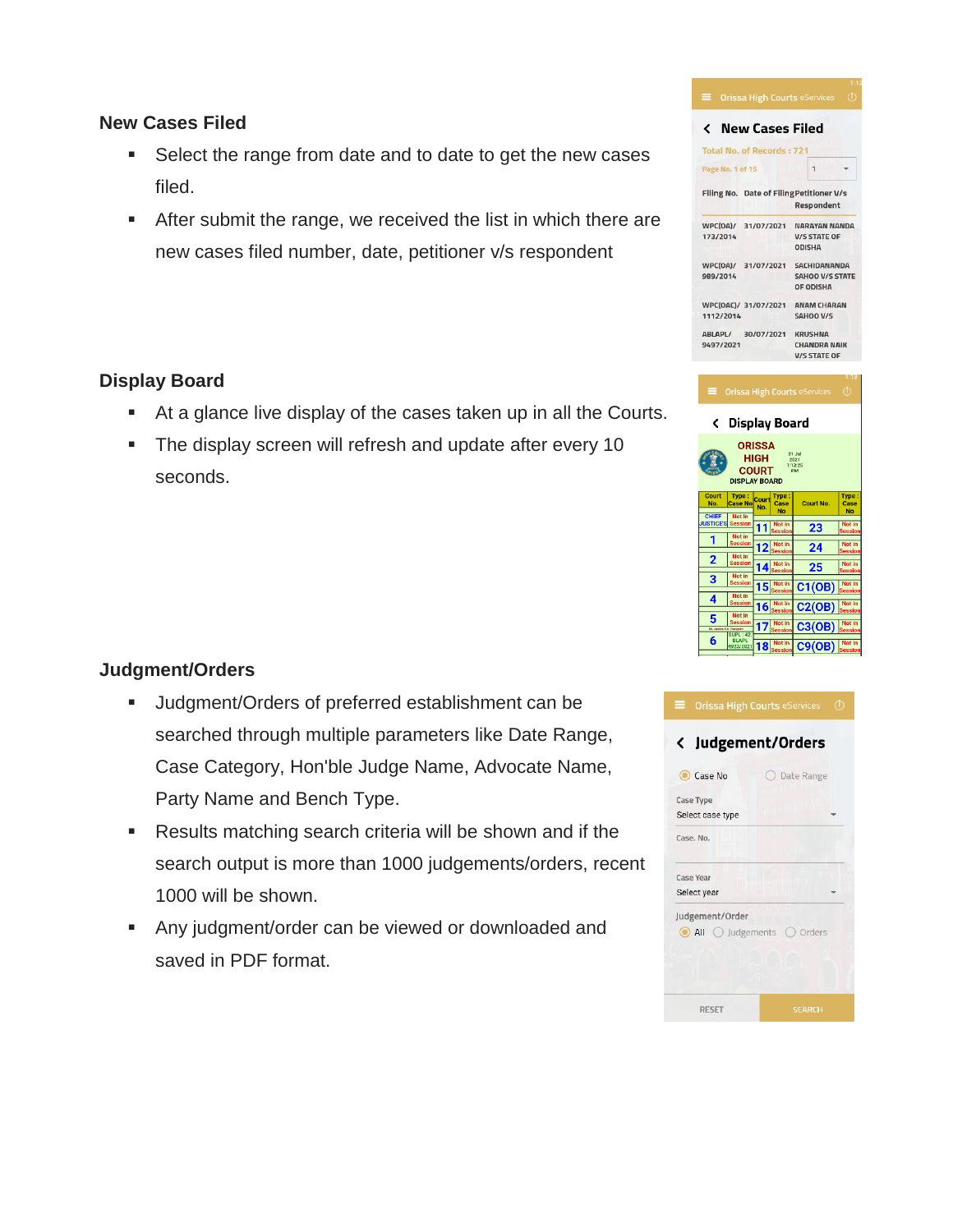### **Defect Status**

- Status of cases in centralized filing section, whether the case is passed or is under defect and the listing date may be checked.
- Search can be made through Filing number, case number.

## **Certified Copy Status**

- **Status of Copying Application can be obtained through its** Inward Number.
- **The option will show the status of the copying application viz.** Under process, under defect, prepared, delivered etc.

## **Free Text Search**

- Free Text Search on the contents of Judgement/Orders of preferred establishment.
- **Minimum 4 characters are to be entered for search**
- **Following types of search is available:** 
	- Exact It will search the exact word or string
	- Any It will search all or any of the words including similar words.
	- All It will search all the words including similar words, may be at different places in the judgement/order.
	- Boolean Boolean is a kind of advanced search. Following boolean operators may be used in Capital Letters between the searched words-
		- > AND for inclusion
		- > OR for alternative
		- > NOT for exclusion

| <b>Defect Status</b><br>८       |               |
|---------------------------------|---------------|
| <b>Enquiry by filing number</b> |               |
| Select Main Type                |               |
| Select Main Type                |               |
| Select Case Type                |               |
| Select case type                |               |
| <b>Filing No</b>                |               |
| Enter filing number             |               |
| Choose Year                     |               |
| 2021                            |               |
|                                 |               |
|                                 |               |
| <b>RESET</b>                    | <b>SEARCH</b> |

| <b>OHEEE FIRST COULD COOPTIVE</b>        |               |
|------------------------------------------|---------------|
| <b>Certified Copy Status</b><br>‹        |               |
| Select Search Type<br><b>Case Number</b> |               |
| Select Case Type<br>Select case type     |               |
| Case Number                              |               |
| Choose Year<br>2021                      |               |
|                                          |               |
| <b>RESET</b>                             | <b>SEARCH</b> |

| 1:18                                                                                           |
|------------------------------------------------------------------------------------------------|
| (İ)<br>=<br><b>Orissa High Courts eServices</b>                                                |
| <b>Free Text Search</b><br>૮                                                                   |
| Skip to navigation Skip to main content A-A<br>AA<br>$A +$                                     |
| <b>Judgements and Orders</b><br><b>High Courts of India</b>                                    |
| Search Judgements and Orders<br>Fields marked with red<br>color asterisk (*) are<br>compulsory |
|                                                                                                |
| Orissa High Court                                                                              |
| Principal Bench Orissa                                                                         |
| Select Case Type                                                                               |
| <b>Case Number</b>                                                                             |
| Enter Case Number                                                                              |
| Year                                                                                           |
| <b>Fnter Year</b>                                                                              |
| Petitioner / Respondent                                                                        |
| Enter Petitioner / Respondent                                                                  |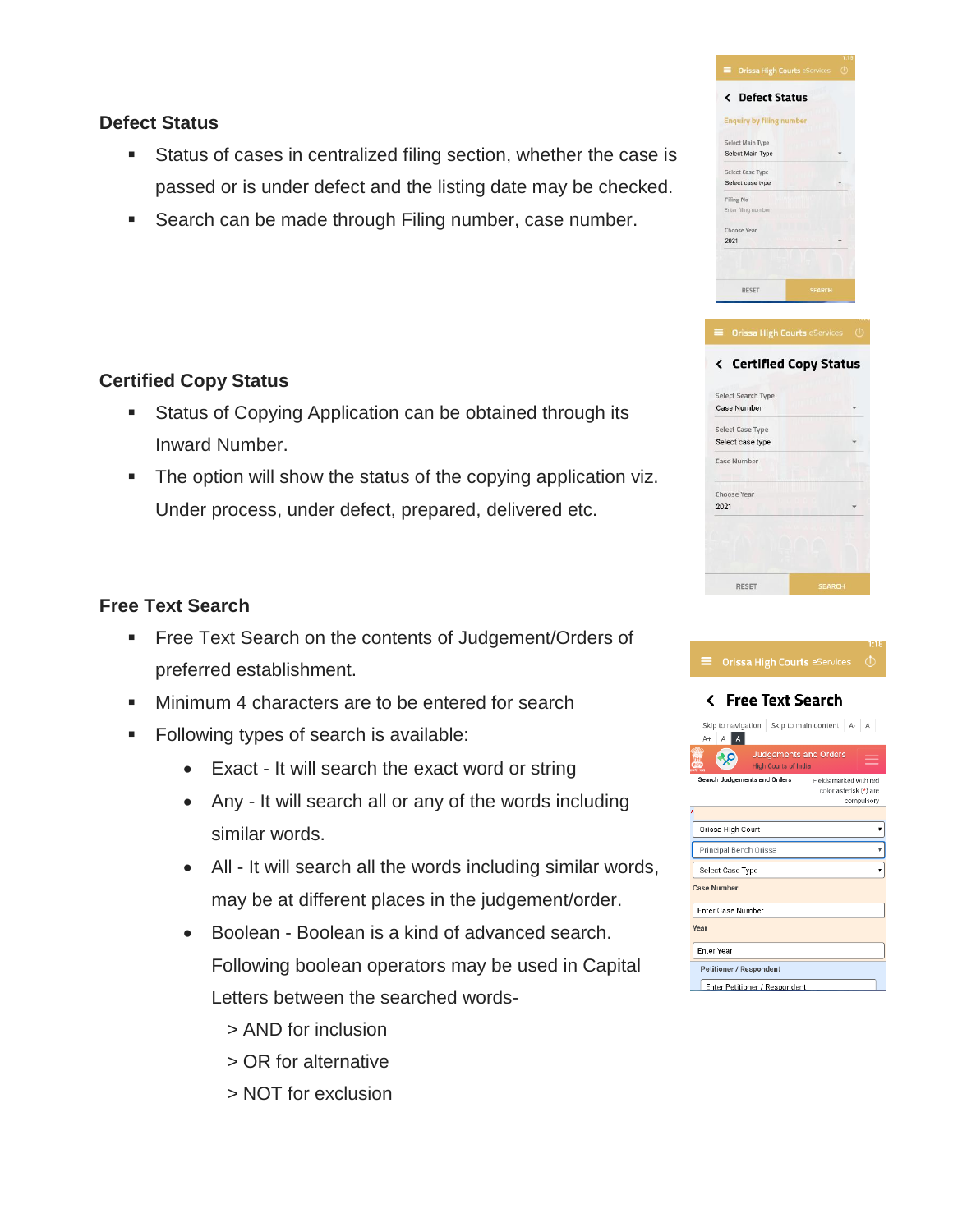- Results matching search criteria will be shown in a list and if the search criteria will be shown in a list and if the search output is more than 1000 cases, latest 1000 will be shown.
- Search word or string will be highlighted in the judgement/order.
- Search within search feature may also be used on searched results to further refine the search.
- Any judgment/order can be viewed or downloaded and save in PDF format.

# **My Diary**

- This is the most useful feature of the App. The user may save the desired cases in My Diary and can always get updated status of these cases. My Diary will also be available offline i.e. without internet connectivity.
- How to add cases to My Diary

> Cases can be added by Add New Case option in My Diary itself or from Case status

option.

**Updation of My Diary** 

> My diary will get automatically updated every day when the app will be opened for the first time. The user may also update the My Diary anytime by using the Update All option.

> Users are requested to remove disposed and unnecessary cases time to time from My Diary so that it updates swiftly and efficiently.

>Updation of My Diary may take some time depending upon the number of cased saved and speed of internet service. During updation, the user may use any other feature of the App or minimize the app and can do any other work on his mobile. The update will continue in the background. The progress of updation may also be seen in the notification bar. After successful Updation, messages will flash in the notification bar. My Diary will also show the time of last update.

- > After updationtap "View All" to refresh My Diary
- How the cases are arranged in My Diary

| <b>My Diary</b>                                        |                             |
|--------------------------------------------------------|-----------------------------|
| <b>Add New Case</b>                                    | <b>View All</b>             |
| Search                                                 | <b>Update All</b>           |
| <b>All Benches</b>                                     |                             |
| New Judgement/Order                                    |                             |
| Saved Cases: 3<br>Last updated on: 2021-07-26 06:46:39 |                             |
| <b>Pending</b><br>WP(C)/11/2021                        |                             |
| ARABINDA KHAMARI v/s STATE OF ODISHA                   |                             |
|                                                        | Date Of Hearing: 2021-01-20 |